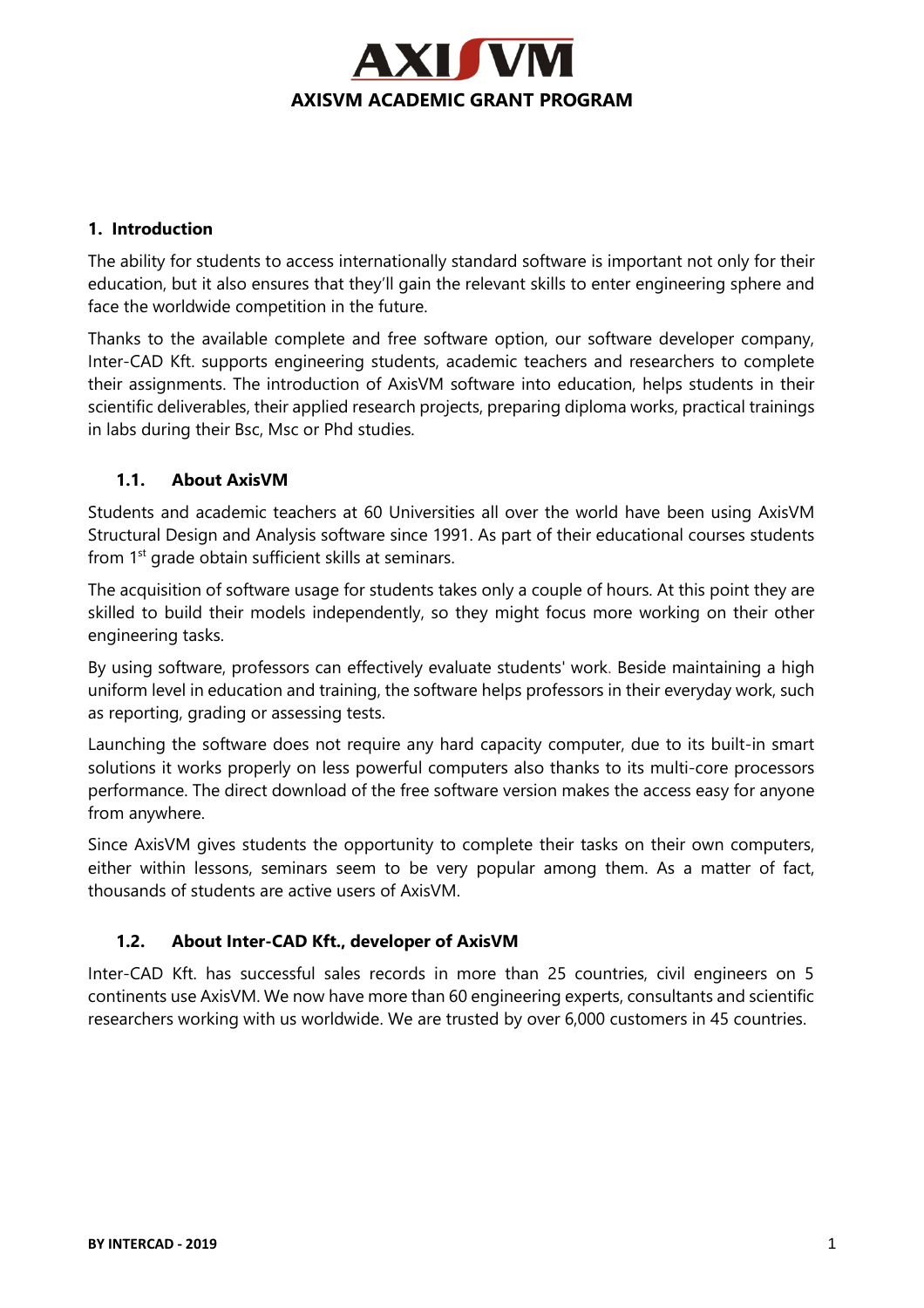

# **2. Academic Program Summary**

# **2.1. Purpose of the Grant**

Advance the application knowledge of civil engineering students in the field of finite element analysis.

Inter-CAD Kft. supports the achievement of the above objectives by providing AxisVM software and offering technical support to academic institutions.

AxisVM software has been for more than 20 years an effective and popular educational software at many architecture and civil engineering departments worldwide.

# **2.2. Institution Qualifications**

Educational institutions providing Bsc/Msc/Phd instructional and research program leading to the Civil Engineer degree are qualified to apply for the grant.

The institution may be a college, university or technical institute that is accredited by recognized academic organizations and which has a complete curriculum for the study of civil engineering or architecture.

## **2.3. Department Qualifications**

Courses in steel structures, reinforced concrete and general finite element analysis are expected to be a part of the course requirements. In addition, the department should have available adequate computer laboratory(ies) which is/are equipped properly with computers to install AxisVM software.

## **2.4. Access to the software**

Inter-CAD Kft. will supply AxisVM software to the department in independent copies or network copies or a combination thereof. In any event the total number of user licenses shall be limited to a configuration that does not exceed the total value of the grant. During the term of the grant, Inter-CAD Kft. will supply upgrades and other new modules of the software to the institution.

# **All copies of AxisVM software provided by Inter-CAD Kft. to the Institution are free of charge.**

There are two options to access the software:

**Hardlock** – hardware key's price and cost of delivery are to be paid by the Institution.

**Software licence** – no additional expenses.

The maximum value of the grant for software and support services shall not exceed 50,000 EUR, unless waived by Inter-CAD Kft.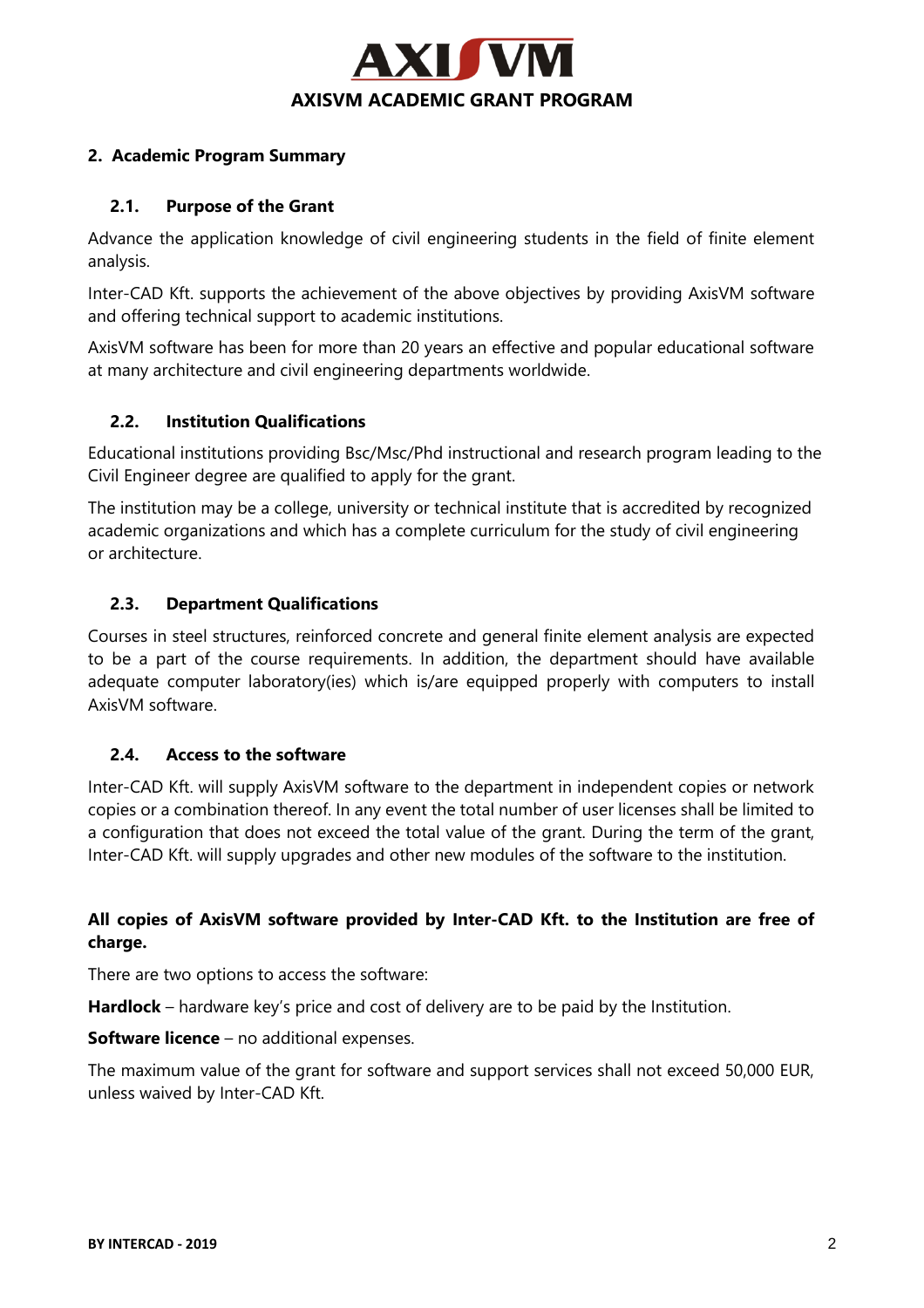

## **2.5. Duration of the grant**

The grant shall be for a **three-year term** during which-time Inter-CAD Kft. will provide the complete software program and will offer technical support for the software in accordance with its commercial policies in effect at the time of the grant. The term of the grant may be extended upon request of the Institute and after being reviewed by Inter-CAD Kft.

### **2.6. Technical support**

In addition Inter-CAD Kft. will provide to the institution the technical support as is provided to other licensed users (providing support in e-mail or by phone), For special requests Inter-CAD Kft. will provide online training.

### **2.7. Academic Partner (Representative of the Institute)**

**The Academic Partner ("AP")** shall serve as the contact and coordinator of information between the developer, the institution and the students. The AP will be provided assistance from the developer for the initial introduction of the software to the students. The AP is a non-stipend position. The AP shall not be involved in the sales of the software, the solicitation for sales of the software, or in the commercial, for-profit application of the software.

#### **AP relationship with Inter-CAD Kft.**

The AP shall be responsible for the initial grant application, and shall be the information contact for Inter-CAD Kft. In addition, the AP shall be the "Licensed User" as defined in the software licensing agreement(s) incorporated into the software installation. The AP will become a member of the Global Academic Partner group.

#### **Annual Report to Inter-CAD Kft.**

Your feedback is important for us. Please fill in and send us back the short *Annual Report form* (see attached) after AxisVM is been having used at your institution for at least two semesters. We also welcome regular feedback and development suggestions from lecturers and students of your institution and we appreciate if you share AxisVM tutorials, videos you made with us.

#### **AP relationship with the institution**

The AP shall be responsible for the installation of the software at the institution and the review and approval of the educational program prescribed by the Civil Engineering Department for the instruction in the use of the software.

#### **AP relationship with the students**

The AP shall serve as a general source of information about the software, its applications, its features.

#### **2.8. Inter-CAD Kft. sponsored student contests**

Inter-CAD Kft. will sponsor student contests organized by institutions. The contest shall consist of the submission of students' thesis works made by using AxisVM software. Entries will be judged by the Institution taking into account the evaluation criteria determined by Inter-CAD Kft. as well. Contest rules also shall be defined together with Inter-CAD Kft.